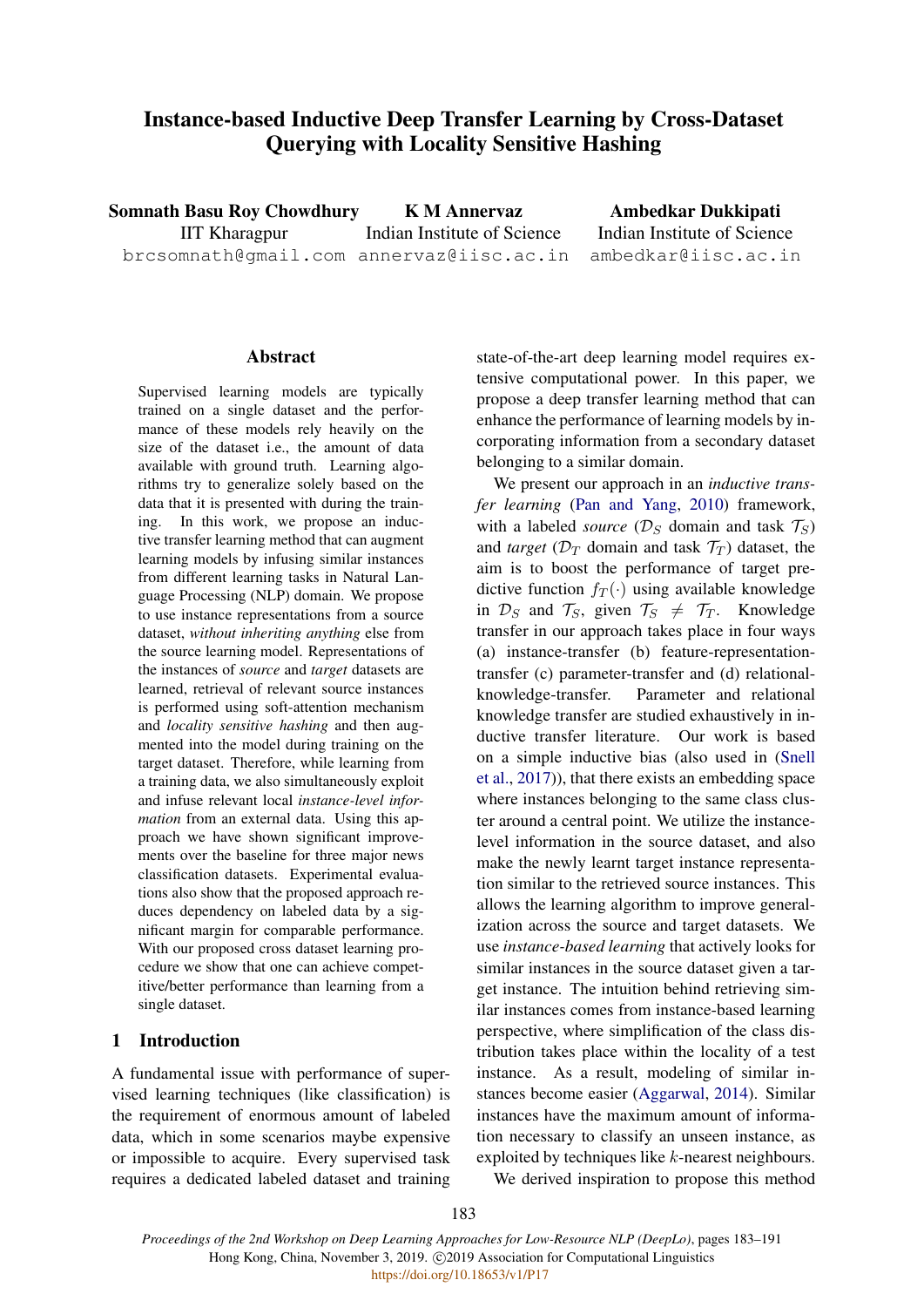from the working of the human brain, where *memory consolidation* [\(McGaugh,](#page-8-2) [2000\)](#page-8-2) occurs, in which new memory representations are consolidated slowly over time for efficient retrieval in future. According to [\(McGaugh,](#page-8-2) [2000\)](#page-8-2), newly learnt memory representation remain in a fragile state and are affected as further learning takes place. In our approach, we make use of encodings of instances precipitated while training for the source task using an independent model. This model being independently used for an source task and can be adapted as required, is in alignment with memory consolidation in human brain.

One of the attractive features of the proposed method is that the search mechanism allows us to use more than one source dataset during training the joint model to achieve inductive transfer learning. Our approach differs from the standard instance-based learning in two major aspects. First, the instances retrieved are not necessarily from the same dataset, but can be from various secondary datasets. Secondly, our model simultaneously makes use of local instance level information as well as the macro-statistical view point of the dataset, where typical instance-based learning like k-nearest neighbour search make use of only the local instance level information.

#### 2 Background

Locality Sensitive Hashing (LSH): Locality Sensitive Hashing [\(Gao et al.,](#page-7-1) [2014;](#page-7-1) [Gionis et al.,](#page-7-2) [1999\)](#page-7-2) is an algorithm which performs approximate nearest neighbor similarity search for highdimensional data in sub-linear time. LSH is a data independent hashing technique as the hash functions are selected at random, which makes LSH perfectly suited for our purpose. Latent vectors encountered during training cannot be accessed, which is required for constructing datadriven hash functions.

The locality sensitive hash family,  $H$  has to satisfy certain constraints mentioned in [\(Indyk](#page-8-3) [and Motwani,](#page-8-3) [1998\)](#page-8-3) for nearest neighbor retrieval. The LSH Index maps each point  $p$  into a bucket in a hash table with a label  $q(p)$  =  $(h_1(p), h_2(p), \ldots, h_k(p)),$  where  $h_1, h_2, \ldots, h_k$ are chosen independently with replacement from  $H.$  We generate *l* different hash functions of length k given by  $G_i(p) = (h_{1i}(p), h_{2i}(p), \cdots, h_{n}i(p))$  $h_{kj}(p)$ ) where  $j \in 1, 2, ..., l$  denotes the index of the hash table. Given a collection of data points

 $C$ , we hash them into l hash tables by concatenating randomly sampled  $k$  hash functions from  $H$  for each hash table. While returning the nearest neighbors of a query Q, it is mapped into a bucket in each of the  $l$  hash tables. The union of all points in the buckets  $G_i(Q), j = 1, 2, \ldots, l$  is returned. Therefore, all points in the collection  $\mathcal C$ is not scanned and the query is executed in sublinear time. The storage overhead for LSH is subquadratic in  $n$ , the number of points in the collection C.

LSH Forests [\(Bawa et al.,](#page-7-3) [2005\)](#page-7-3) are an improvement over LSH Index which relaxes the constraints on hash family  $H$  with better practical performance guarantees. LSH Forests utilizes l prefix trees (LSH trees) instead of having hash tables, each constructed from independently drawn hash functions from  $H$ . The hash function of each prefix tree is of variable length  $(k)$  with an upper bound  $k_m$ . The length of the hash label of a point is increased whenever a collision occurs to form leaf nodes from the parent node in the LSH tree. For m nearest neighbour query of a point p, the l prefix trees are traversed in a top-down manner to find the leaf node with highest similarity with point p. From the leaf node, we traverse in a bottom-up fashion to collect M points from the forest, where  $M = cl$ , c being a small constant. It has been shown in [\(Bawa et al.,](#page-7-3) [2005\)](#page-7-3), that for practical cases the LSH Forests execute each query in constant time with storage cost linear in  $n$ , the number of points in the collection  $C$ .

Instance-based transfer learning: Instancebased transfer learning has been extensively studied in literature [\(Zadrozny,](#page-8-4) [2004\)](#page-8-4) [\(Gretton et al.,](#page-7-4) [2009\)](#page-7-4) [\(Huang et al.,](#page-8-5) [2007\)](#page-8-5) [\(Sugiyama et al.,](#page-8-6) [2008\)](#page-8-6) [\(Dai et al.,](#page-7-5) [2007\)](#page-7-5). These methods primarily focus on the problem of distribution mismatch between data from two different sources. They also assume that the training instances are sampled from a homogenous distribution and have the same target label space. In our approach, we are not assuming any constraints on the distribution of data or label space, our only assumption is that the datasets should have certain feature overlap in some embedding space. The feature overlap may not necessarily be substantial, as we also enforce the instance representations to be similar using a penalty function. The penalty function performs structural transformation of the feature space, which is usually an attribute of feature-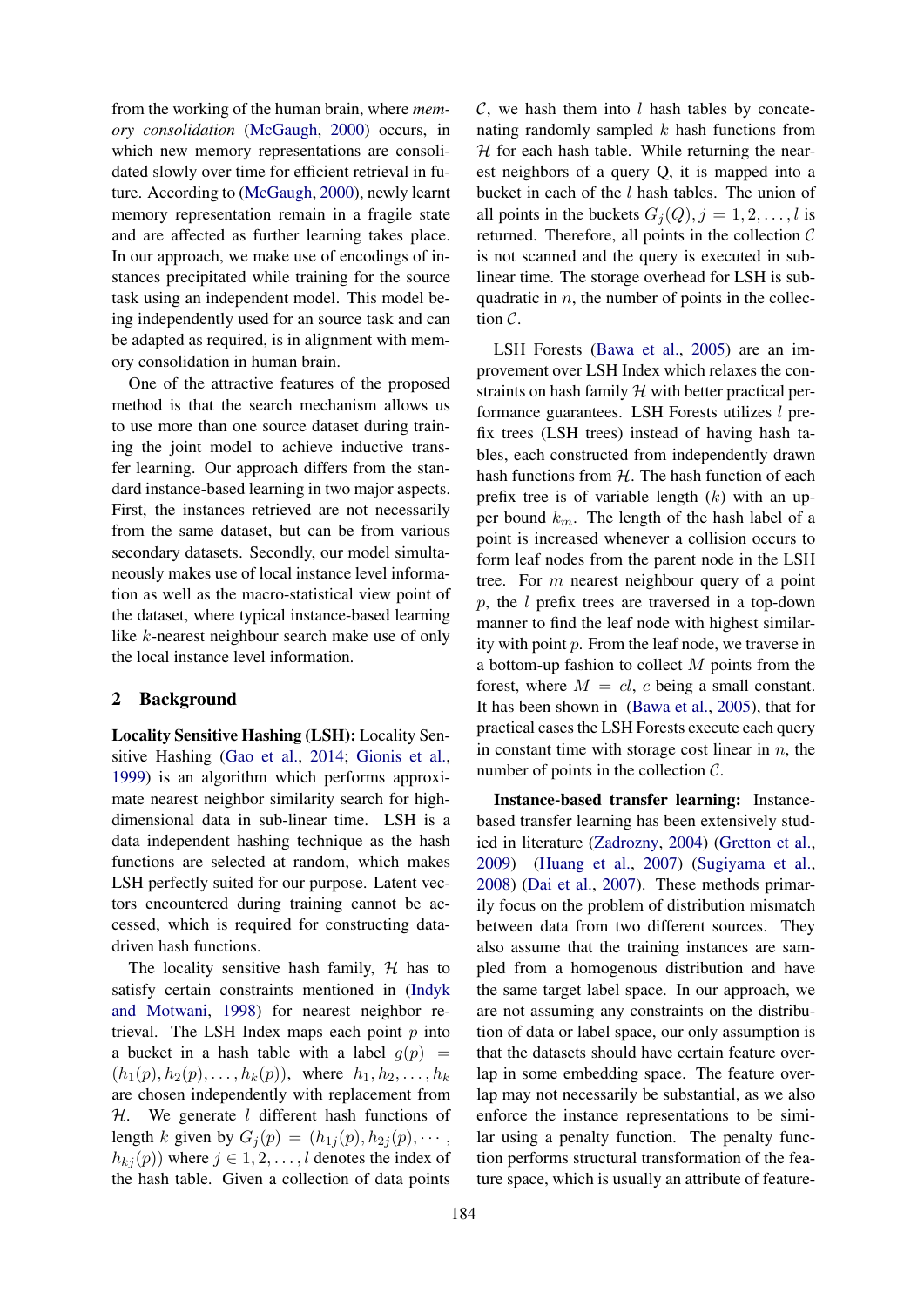<span id="page-2-0"></span>

Figure 1: Proposed Model Architecture

based transfer learning methods [\(Pan et al.,](#page-8-7) [2011\)](#page-8-7).

# 3 Proposed Model

Given the data  $x$  with the ground truth  $y$ , supervised learning models aim to find the parameters Θ that maximizes the log-likelihood as

$$
\Theta = \underset{\Theta}{\operatorname{argmax}} \log P(y|\mathbf{x}, \Theta). \tag{1}
$$

To augment the learning by infusing similar source instances latent representations, a latent vector from source dataset  $z_s$  is retrieved using the data sample  $x_t$  (target dataset instance). Thus, our modified objective function can be expressed as

$$
\max_{\Theta} P(y|\mathbf{x}_t, \mathbf{z}_s, \Theta). \tag{2}
$$

To enforce latent representations of the instances to be similar, for better generalization across the tasks, we add a suitable penalty to the objective. The modified objective then becomes,

$$
\Theta = \underset{\Theta}{\operatorname{argmax}} \log P(y|\mathbf{x}_t, \mathbf{x}_s, \Theta) - \lambda \mathcal{L}(\mathbf{z}_s, \mathbf{z}_t) \tag{3}
$$

where  $\mathcal L$  is the penalty function and  $\lambda$  (scalefactor) is a hyperparameter.

The subsequent sections focus on the methods to retrieve instance latent vector  $z_s$  using the data sample  $x_t$ . It is important to note that, we do not assume any structural form for P. Hence the proposed method is applicable to augment any supervised learning setting with any form for P. In the experiments we have used softmax using the bi-LSTM [\(Greff et al.,](#page-7-6) [2015\)](#page-7-6) encodings of the input as the form for P. Any state of the art text encoding scheme [\(Le and Mikolov,](#page-8-8) [2014\)](#page-8-8) can be used

here instead. The schematic representation of the model is shown in Figure [1.](#page-2-0) In the following section, we discuss the in-detail working of individual modules in Figure [1](#page-2-0) and formulation of the penalty function  $\mathcal{L}$ .

Sentence Encoder: The purpose of this module is to create a vector in some latent space, encoding the semantic context of a sentence from the input sequence of words. The context vector  $c$  is obtained from an input sentence which is a sequence of word vectors  $\mathbf{x} = (x_1, x_2, \dots, x_T)$ , using a bi-LSTM (Sentence Encoder shown in Figure [1\)](#page-2-0) as

<span id="page-2-1"></span>
$$
h_t = f(x_t, h_{t-1}),\tag{4}
$$

where  $h_t \in \mathbb{R}^n$  is the hidden state of the bi-LSTM at time  $t$  and  $n$  is the embedding size. We combine the states at multiple time steps using a linear function  $g$ . We have,

$$
o = g(\lbrace h_1, \ldots, h_T \rbrace), \ c = \text{ReLU}(o^T W), \quad (5)
$$

where  $W \in \mathbb{R}^{n \times m}$  and m is a hyper parameter representing the dimension of the context vector. g in our experiments is set as

$$
g({h_1, h_2, \ldots, h_T}) = \frac{1}{T} \sum_{t=1}^{T} h_t.
$$
 (6)

The bi-LSTM module is responsible for generating the context vector  $c$  is pre-trained on the target classification task. A separate bi-LSTM module (sentence encoder for the source dataset) is trained on the source classification task. In our experiments we used similar modules for creating the instance embeddings of the source and target dataset, this is not constrained by the method and different modules can be used here.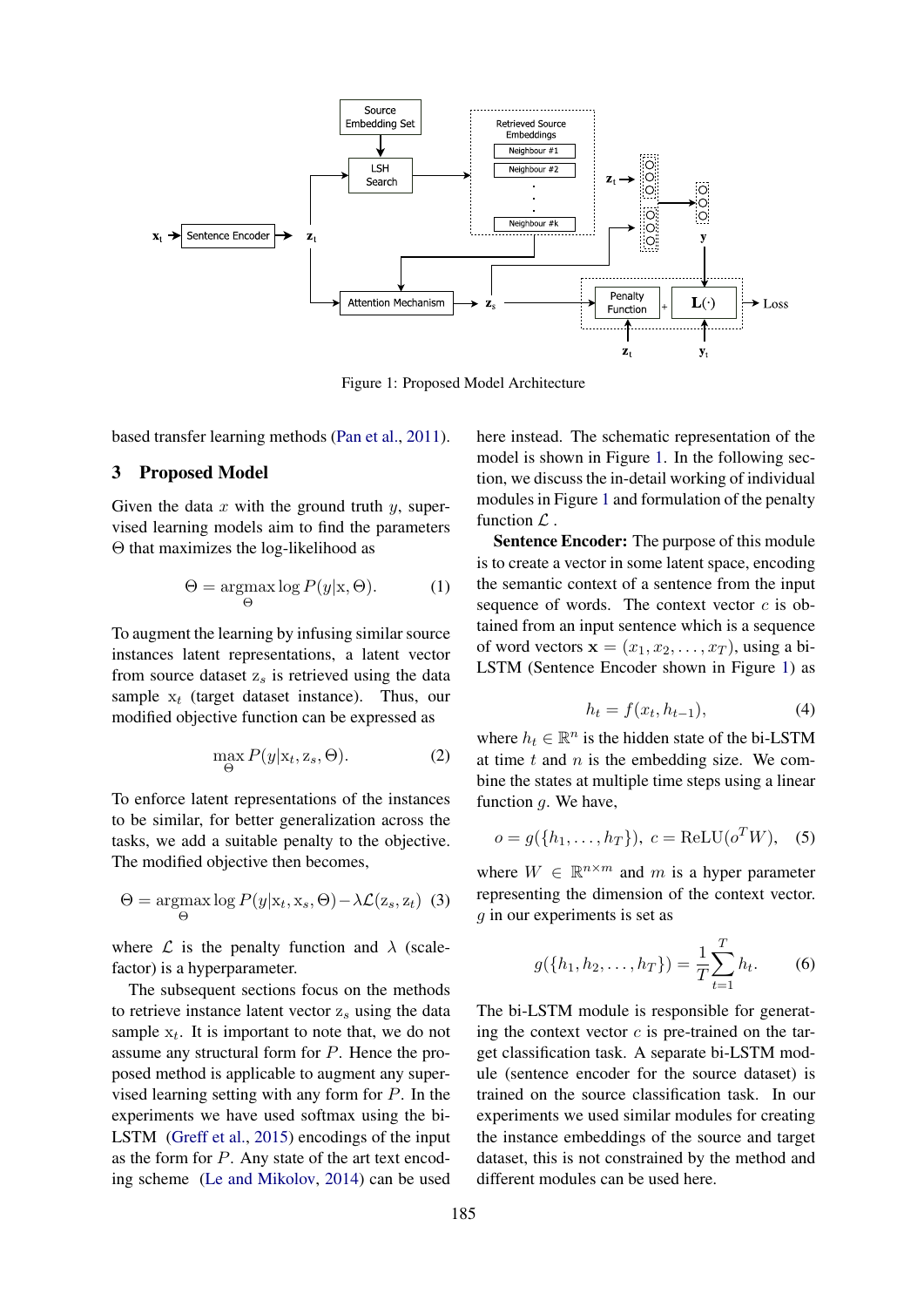Instance Retrieval: Using the obtained context vector  $c_t$  (c in Equation [5\)](#page-2-1) corresponding to a target instance as a query, k-nearest neighbours are searched from the source dataset  $(z_1^s, z_2^s, \ldots, z_k^s)$ using Locality Sensitive Hashing (LSH). The search mechanism using LSH takes constant time in practical scenario [\(Bawa et al.,](#page-7-3) [2005\)](#page-7-3) and therefore does not affect the training duration by large margins. Although LSH returns approximate nearest neighbours it doesn't introduce any extra loss (compared to exact nearest neighbour retrieval) in our model, as our objective is to retrieve similar instances in order to determine the class label. Even if the ranking of the instances retrieved are not accurate, retrieving multiple instances  $(k)$  reduces the chance of missing out very similar instances. The retrieved source dataset instance embeddings receive attention  $\alpha_i^z$ , using soft-attention mechanism based on inner product similarity given as,

$$
\alpha_i^z = \frac{\exp(c_i^T z_i^s)}{\sum\limits_{j=1}^k \exp(c_i^T z_j^s)},\tag{7}
$$

where  $c_t \in \mathbb{R}^m$  and  $z_i^s, z_j^s \in \mathbb{R}^m$ .

The fused instance embedding vector  $z_s$  formed after soft attention mechanism is given by,

$$
z_s = \sum_{i=1}^k \alpha_i^z z_i^s,\tag{8}
$$

where  $z_s \in \mathbb{R}^m$ . The retrieved instance is concatenated with the context vector  $c$  (in Equation [5\)](#page-2-1) as

$$
s = [c_t, z_s] \text{ and } \mathbf{y} = \text{softmax}(\mathbf{s}^T W^{(1)}), \quad (9)
$$

where  $W^{(1)} \in \mathbb{R}^{2m \times u}$ , y is the output of the final target classification task. This model is then trained jointly with the initial parameters from the pre-trained classification module. The pre-training of the classification module is necessary because if we start from a randomly initialized context vector  $c_t$ , the LSH Forest retrieves arbitrary vectors and the model as a whole fails to converge. As the error only propagates through the attention values and penalty function it is impossible to simultaneously rectify the query and search results of the hashing mechanism.

It is important to note that the proposed model adds only a limited number of parameters over the baseline model. The extra trainable weight matrix in the model is  $W^{(1)} \in \mathbb{R}^{2m \times u}$ , adding only  $2m \times$ 

 $u$ , where  $m$  is the size of the context vector  $c$  and  $u$  is the number of classes.

Penalty Function: In instance-based learning, a test instance is assigned the label of the majority of its nearest-neighbour instances. This follows from the fact that similar instances belong to the same class distribution. Following the retrieval of latent vector embeddings from the source dataset, the target latent embedding is constrained to be similar to the retrieved source instances. In order to enforce this, we introduce an additional penalty along with the loss function (shown in Figure [1\)](#page-2-0). The modified objective function is given as

$$
\min_{\theta} L(\mathbf{y}, y_t) + \lambda ||z_s - z_t||_F^2 , \qquad (10)
$$

where  $\|\bullet\|_F$  stands for Frobenius norm of a matrix, y and  $z_s$  are the outputs of the model and retrieved latent embedding respectively,  $y_t$  is the label,  $\lambda$  is the scale factor and  $z_t$  is the latent vector embedding of the target instance.  $L(\cdot)$  in the above equation denotes the loss function used to train the model (depicted as  $L(\cdot)$  in Figure [1\)](#page-2-0) and  $\theta$  denotes the model parameters. The additional penalty term enables the latent vectors to be similar across multiple datasets, which aids performance in the subsequent stages.

# 4 Experiments & Results

The experiments are designed in a manner to compare the performance of the baseline model with that of external dataset augmented model. A simple *bi-LSTM (target-only)* model is trained without consideration for source-domain instances (no source-instance retrieval branch included into the network), which acts as the baseline. The embeddings of the source instances are also trained using bi-LSTM classifier. The only constraint on the embeddings is that their shape should be same across multiple domain for LSH search to take place. Our experiments shows performance enhancement across several datasets by incorporating relevant instance information from a source dataset in varying setups. Our experiments also illustrate that our proposed model continues to perform better even when the size of training set is reduced, thereby reducing the dependence on labeled data. We also demonstrate the efficacy of our model through latent vector visualizations.

Datasets & Setup: For our experiments, we have chosen three popular publicly-available news classification datasets (a) 20 Newsgroups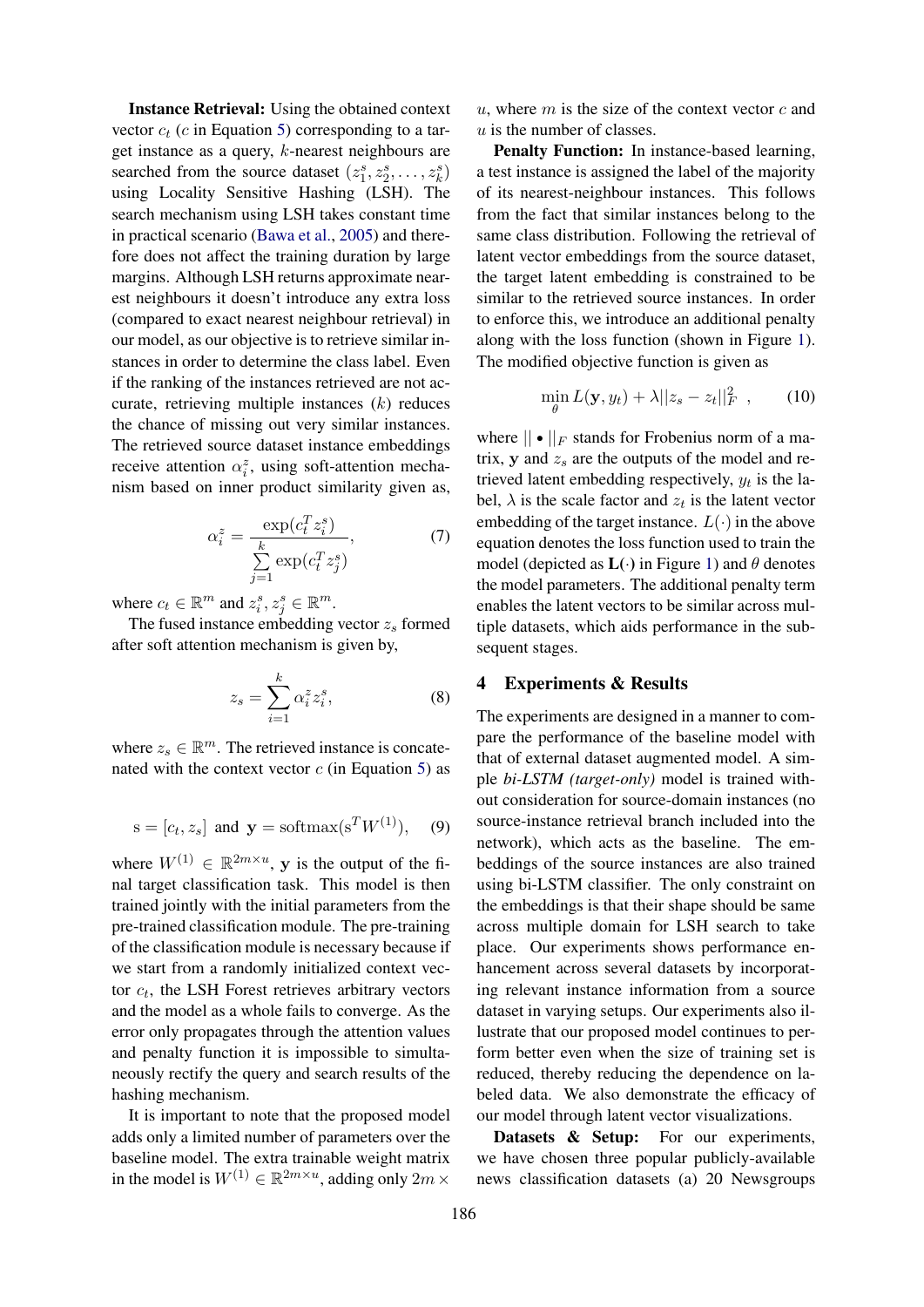<span id="page-4-4"></span>

| <b>METHOD</b>                           | <b>TARGET</b><br><b>SOURCE</b> | NEWS <sub>20</sub><br>BBC. |        | BBC.<br>$N$ EWS $20$ |                                  | <b>BBC SPORTS</b><br><b>BBC</b> |        |
|-----------------------------------------|--------------------------------|----------------------------|--------|----------------------|----------------------------------|---------------------------------|--------|
|                                         |                                | Acc                        | F1     | Acc                  | F1                               | Acc                             | -F1    |
| Bi-LSTM (target only)                   |                                | 65.17                      |        |                      | 0.6328 91.33 0.9122 84.22 0.8395 |                                 |        |
| Instance-Infused Bi-LSTM                |                                | 76.44                      | 0.7586 | 95.35                | 0.9531                           | 88.78                           | 0.8855 |
| Instance-Infused Bi-LSTM (with penalty) |                                | 78.29                      | 0.7773 | 96.09                | 0.9619                           | 91.56                           | 0.9100 |

Table 1: Classification accuracies and F1-Scores for news arcticle classifications for different source and target domains. The first row corresponds to the baseline performance trained on the target dataset. The next two rows shows the performance of instance-infusion method with and without the penalty function.

<span id="page-4-2"></span>

| <b>Dataset</b>    | <b>Train Size</b> Test Size #Classes |      |    |
|-------------------|--------------------------------------|------|----|
| News20            | 18000                                | 2000 | 20 |
| <b>BBC</b>        | 2000                                 | 225  | 5  |
| <b>BBC</b> Sports | 660                                  | 77   | ↖  |

Table 2: Dataset Specifications

 $(News20)<sup>1</sup>$  $(News20)<sup>1</sup>$  $(News20)<sup>1</sup>$  [\(Lichman,](#page-8-9) [2013\)](#page-8-9) (b) BBC<sup>[2](#page-4-1)</sup> [\(Greene](#page-7-7) [and Cunningham,](#page-7-7) [2006\)](#page-7-7), (c) BBC Sports<sup>[2](#page-4-1)</sup> [\(Greene](#page-7-7) [and Cunningham,](#page-7-7) [2006\)](#page-7-7). The datasets are chosen in such a way that all of them share common domain knowledge and have small number of training examples so that the improvement observed using instance-infusion is significant. The statistics of the three real-world datasets are mentioned in Table [2.](#page-4-2)

The mentioned datasets do not have a dedicated test set, so the evaluations were performed using k-*fold cross validation* scheme. All performance scores that are reported in this paper are the mean performance over all the folds.

<span id="page-4-3"></span>

| <b>Parameter</b>         | News20                  | <b>BBC</b> | <b>BBC-Sports</b> |
|--------------------------|-------------------------|------------|-------------------|
| Batch size               | 256                     | 32         | 16                |
| Learning rate            | 0.01                    | 0.01       | 0.01              |
| Word vector dim          | 300                     | 300        | 300               |
| Latent dim $(m)$         | 50                      | 50         | 50                |
| #Neighbours $(k)$        | $\overline{\mathbf{5}}$ | 5          | 5                 |
| Scale factor $(\lambda)$ | $10^{-4}$               | $10^{-4}$  | $10^{-4}$         |
| # Epochs                 | 30                      | 20         | 20                |

Table 3: Hyper-parameters which were used in experiments for News20, BBC & BBC-Sports

The word embeddings were randomly initialized and trained along with the model. The learning rate is regulated over the training epochs, it is

decreased to 0.3 times its previous value every 10 epochs. The relevant hyper-parameters are listed in Table [3.](#page-4-3)

Results: Table [1](#page-4-4) shows the details results of our approach for all the datasets. The source and target are chosen in such a manner so that the source dataset is able to provide relevant information. In Table [1,](#page-4-4) we have shown improvements by a high margin for all datasets. For 20Newsgroups the improvement over baseline model is 12%, BBC and BBC Sports datasets show an improvement of 5%. As the proposed approach is independent of the source encoding procedure, the source instance embeddings are kept constant during training, source instances from multiple datasets can be incorporated. In the subsequent sections, we describe various setups to prove the efficacy of our model.

Instance Infusion from Same Dataset: We study the results of using the target dataset as the source for instance retrieval. This setting is same as the conventional instance-based learning setup. However, our approach not only uses the instance based information, but also leverage the macro statistics of the target dataset. The intuition behind this experimental setup is that instances from the same dataset is also useful in modeling other instances especially when a class imbalance exists in the target dataset. In this experimental setup, the *nearest neighbour retrieved is ignored* as it would be same as the instance sample being modeled during training. The performance of this setup is shown in Table [4.](#page-5-0)

Dataset Reduction with Single Source: We will discuss a set of experiments performed to support our hypothesis that the proposed model is capable of reducing the dependency on labeled instances. In these set of experiments, we show that the cross-dataset augmented models perform sig-

<span id="page-4-0"></span><sup>1</sup> http://qwone.com/ jason/20Newsgroups/

<span id="page-4-1"></span><sup>2</sup> http://mlg.ucd.ie/datasets/bbc.html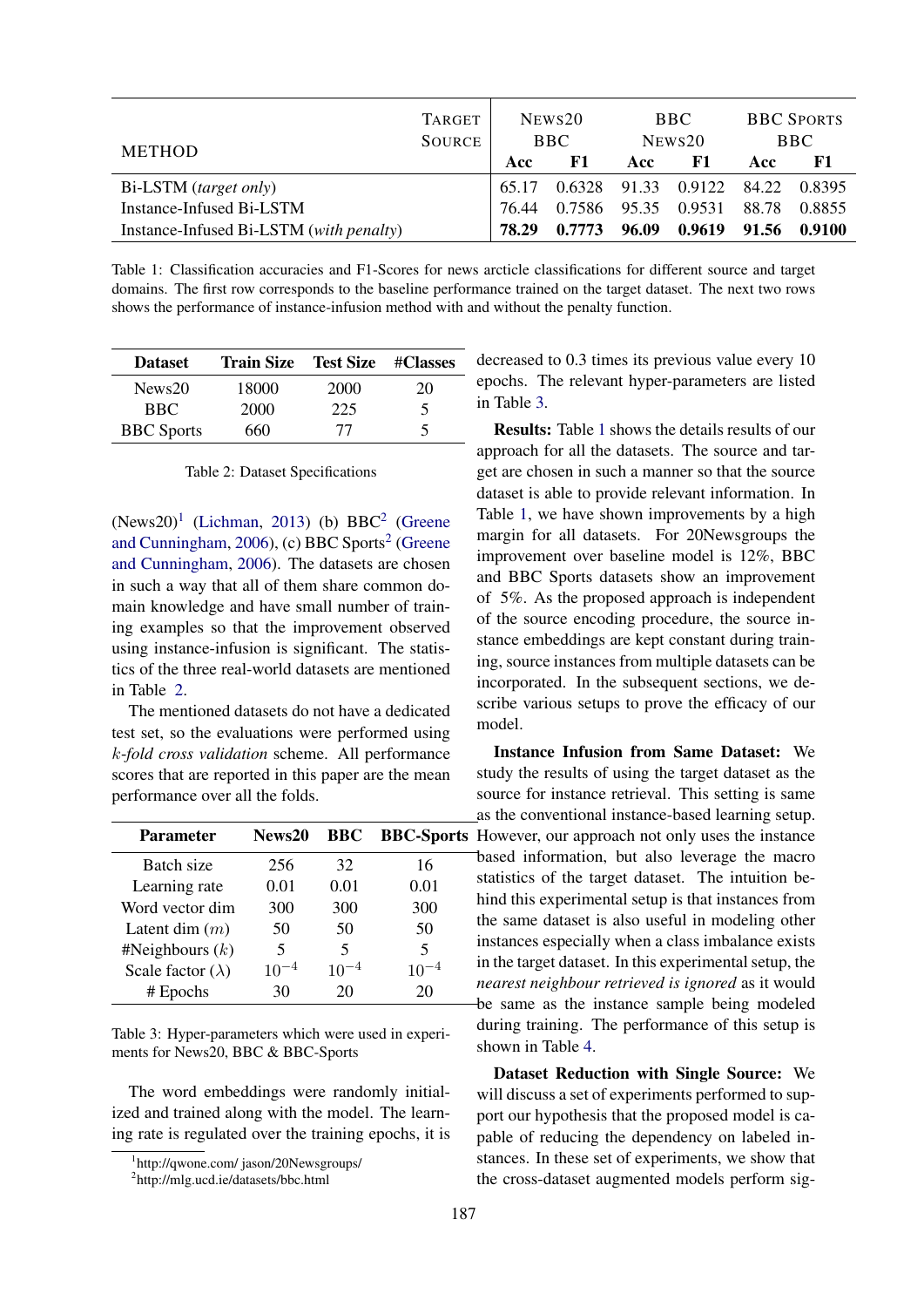<span id="page-5-1"></span>

Figure 2: Accuracy Plot over dataset fractions for baseline and proposed model for (a) News20 (b) BBC (c) BBC Sports datasets. The proposed approach (in blue) beats the baseline (in red) performance by a significant margin across varying dataset fractions for all datasets.

<span id="page-5-0"></span>

| <b>Dataset</b>    | Acc   | F1     | <b>Source</b>           |
|-------------------|-------|--------|-------------------------|
| News20            | 77.51 | 0.7707 | News20                  |
| BBC.              | 96.17 | 0.9606 | <b>BBC</b>              |
| <b>BBC</b> Sports |       |        | 90.63 0.8931 BBC Sports |

Table 4: Test Accuracy for proposed model using instances from the same target dataset

nificantly better than baseline models when varying fractions of the training data is used. Figure [2](#page-5-1) shows the variation of *instance-infused bi-LSTM* and *bi-LSTM (target-only)* performance for 20Newsgroups, BBC and BBC Sports datasets. In these set of experiments 20Newsgroups had BBC, BBC had 20Newsgroup and BBC Sports had BBC as source dataset. As shown in the plot, 0.3, 0.5, 0.7, 0.9 and 1.0 fraction of the dataset are used for performance analysis. The dashed line in the plots indicates the baseline model performance with 100% dataset support. It is observed that the performance of instance-infused bi-LSTM with 70% dataset, is better than the baseline model trained on the entire dataset. This observation shows that our proposed approach is successful in reducing the dependency on the training examples by at least 30% across all datasets.

Dataset Reduction with Multiple Source:. We design an experimental setup in which only 0.5 fraction of the target dataset is utilized and study the influence of multiple source dataset infusion. Table [6](#page-6-0) compares the results, when single source and multiple source datasets are used for 50% dataset fraction. The results improves as and when more source datasets are used in the infusion process. This can be effectively leveraged for improving the performance of very lean datasets, by

heavily deploying large datasets as source. For the single source setup, the same source datasets are used as mentioned in results section. In multiple source experiment setup, for a given target dataset the other two datasets are used as source.

Comparative Study: Table [5](#page-6-1) gives the experimental results for our proposed approach, baselines and other conventional learning techniques on the 20 Newsgroups, BBC and BBC Sports datasets. Literature involving these datasets mostly focus on non-deep learning based approaches, we compare our results with some popular conventional learning techniques. The experiments involving conventional learning were performed using *scikit-learn* [\(Pedregosa et al.,](#page-8-10) [2011\)](#page-8-10) library in Python<sup>[3](#page-5-2)</sup>. For the  $k$ -NN-ngram experiments, the number of nearest neighbours  $k$  was set to 5. In Table [5,](#page-6-1) the models studied are Multinomial Naive Bayes, k-nearest neighbour classifier, Support Vector Machine (SVM) [\(Bishop,](#page-7-8) [2006\)](#page-7-8) and Random Forests Classifier. The input vectors were initialized using n-grams, bi-gram or term frequency-inverse document frequency (tfidf). For the mentioned datasets, conventional models outperform our baseline Bi-LSTM model, however upon *instance infusion* the deep learning based model is able to achieve competitive performance across all datasets. Moreover by instance infusion the simple bi-LSTM model approaches the classical models in performance on News20 and BBC Sports dataset, whereas on BBC Dataset the proposed instance infused bi-LSTM model beats all the mentioned models. The improvement by instance infusion is 13% for News20, 5% for BBC and 8% for BBC Sports datasets. The

<span id="page-5-2"></span><sup>3</sup> https://www.python.org/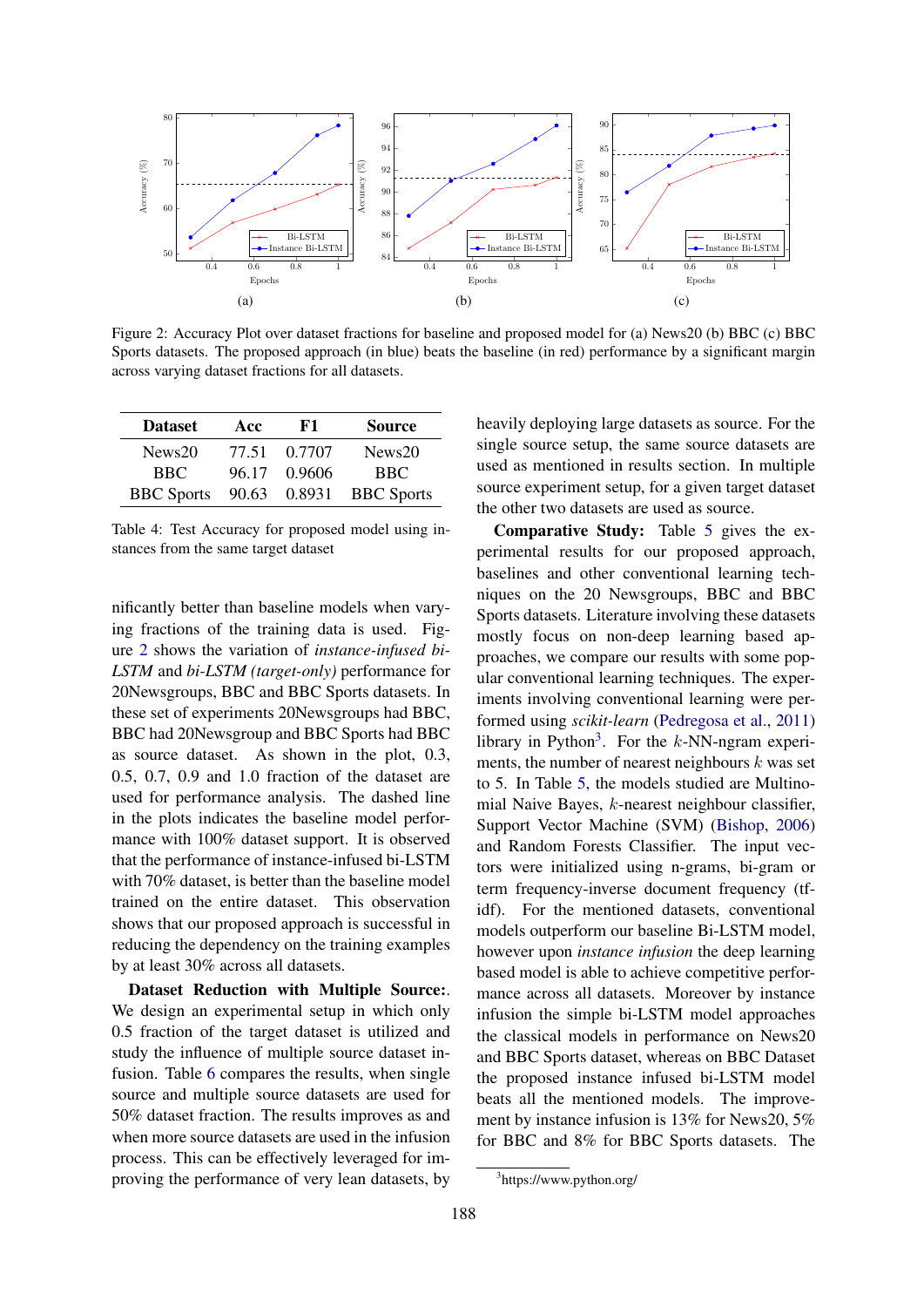<span id="page-6-1"></span>

|                         | NEWS <sub>20</sub> |                 | <b>BBC</b>      |                 | <b>BBC SPORTS</b> |                 |
|-------------------------|--------------------|-----------------|-----------------|-----------------|-------------------|-----------------|
| <b>MODEL</b>            | Accuracy           | <b>F1-Score</b> | <b>Accuracy</b> | <b>F1-Score</b> | <b>Accuracy</b>   | <b>F1-Score</b> |
| $k$ -NN-ngrams          | 35.25              | 0.3566          | 74.61           | 0.7376          | 94.59             | 0.9487          |
| Multinomial<br>$NB-$    | 79.21              | 0.7841          | 95.96           | 0.9575          | 95.95             | 0.9560          |
| bigram                  |                    |                 |                 |                 |                   |                 |
| SVM-bigram              | 75.04              | 0.7474          | 94.83           | 0.9456          | 93.92             | 0.9393          |
| SVM-ngrams              | 78.60              | 0.7789          | 95.06           | 0.9484          | 95.95             | 0.9594          |
| Random<br>Forests-      | 69.01              | 0.6906          | 87.19           | 0.8652          | 85.81             | 0.8604          |
| bigram                  |                    |                 |                 |                 |                   |                 |
| Random<br>Forests-      | 78.36              | 0.7697          | 94.83           | 0.9478          | 94.59             | 0.9487          |
| ngrams                  |                    |                 |                 |                 |                   |                 |
| Random Forests- tf-idf  | 78.6               | 0.7709          | 95.51           | 0.9547          | 96.62             | 0.9660          |
| <b>Bi-LSTM</b>          | 65.17              | 0.6328          | 91.33           | 0.9122          | 84.22             | 0.8395          |
| Bi-<br>Instance-Infused | 78.29              | 0.7773          | 96.09           | 0.9619          | 91.56             | 0.9100          |
| <b>LSTM</b>             |                    |                 |                 |                 |                   |                 |

Table 5: Comparison of results using other learning schemes on News20, BBC and BBC Sports datasets. Our approach achieves competitive performance compared to other methods across all datasets.

<span id="page-6-0"></span>

| <b>Dataset</b>    |     | Single Source      | Multiple Source |        |  |
|-------------------|-----|--------------------|-----------------|--------|--|
|                   | Acc | F1                 | Acc             | F1     |  |
| News20            |     | 61.72 0.6133 67.32 |                 | 0.6650 |  |
| <b>BBC</b>        |     | 91.01 0.9108       | 91.41           | 0.9120 |  |
| <b>BBC</b> Sports |     | 81.72 0.7990       | 82.81           | 0.8027 |  |

Table 6: Test Accuracy using instances from multiple source datasets with 50% target dataset

important point to note here is that although for News20 dataset we are not able to beat the state of the art(by less than  $1\%$ ), by instance infusion we are able to improve the performance of the deep learning model by a significant margin of 13%.

Visualization: We show visualizations of latent space embeddings formed using *bi-LSTM (target only)* and with *instance infusion*. In Figure [3,](#page-6-2) the latent vector embeddings of BBC Sports dataset with News20 support is shown for  $0.3$  in (a)  $\&$  (b),  $0.5$  in (c) & (d) and  $0.7$  in (e) & (f), fraction of the target training dataset (BBC Sports). Figure [3](#page-6-2) (f) is the embeddings representation with 70% data for which best performance (among the 6 visualizations) is observed.

It is evident from the figure that even with 30% and 50% of the data *instance infusion* tries to make the embedding distribution similar to Figure [3](#page-6-2) (f) as seen in Figure [3](#page-6-2) (b) and (d), when the *bi-LSTM (target-only)* instances representations in Figure [3](#page-6-2) (a) and (c) are quite different. This illustrates that by instance infusion the latent space evolves faster to the better performing shape compared to the scenario where no instance infusion is done.

<span id="page-6-2"></span>

Figure 3: t-SNE visualization of LSTM latent space vectors (in red) and instance-infused embeddings (in blue) of BBC Sports with News20 as source dataset for varying dataset fractions. (a)  $\&$  (b) show embeddings for 30% data fraction, (c)  $&$  (d) for 50% data, and (e) & (f) for 70% data. This figures shows the efficacy of our approach in shaping embedding space which leads to enhanced performance.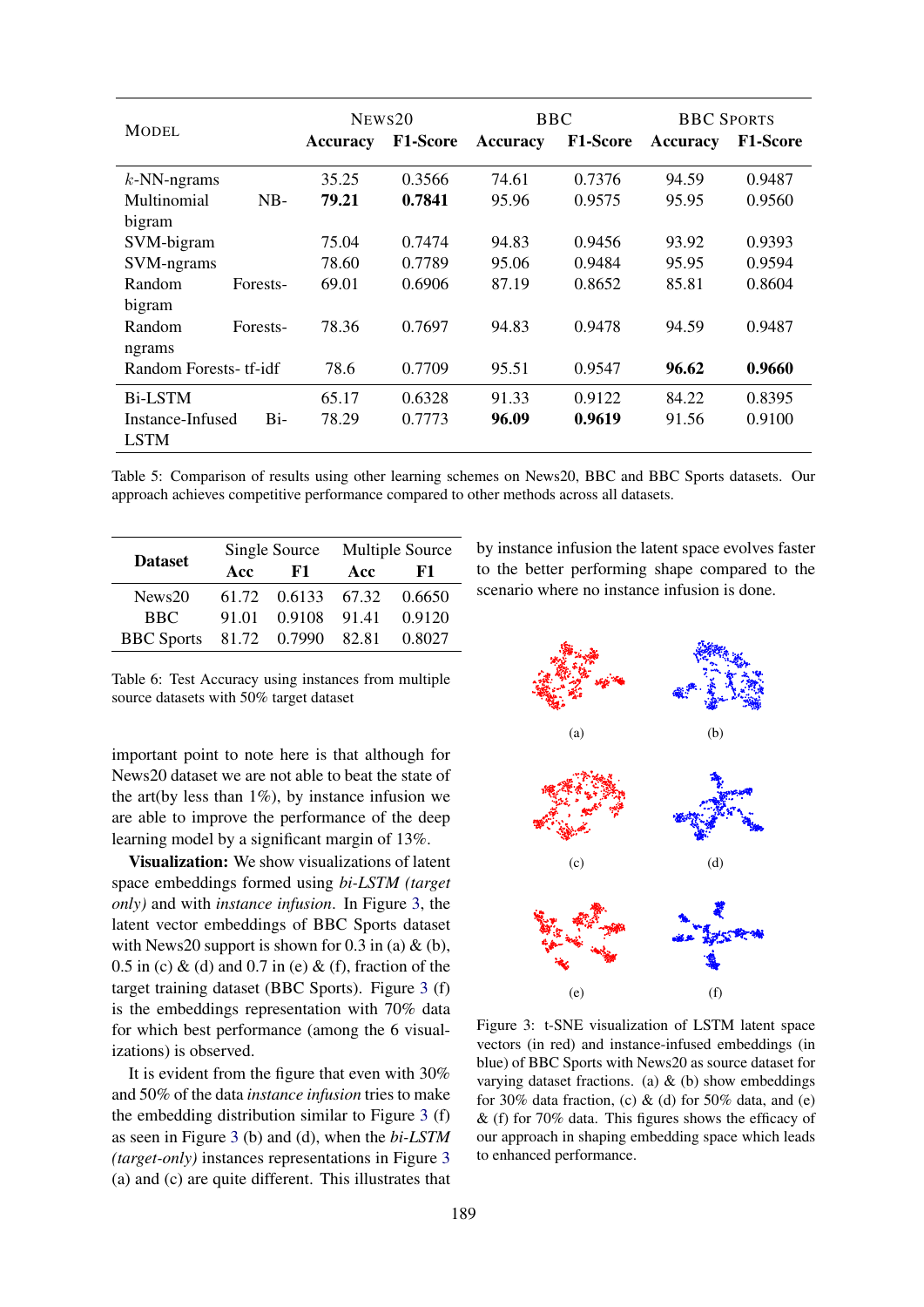#### 5 Related Work

The motivation behind our model comes from memory networks [\(Graves et al.,](#page-7-9) [2014\)](#page-7-9) that have an augmented long-term memory component and our model follows the general workflow in [\(We](#page-8-11)[ston et al.,](#page-8-11) [2014;](#page-8-11) [Sukhbaatar et al.,](#page-8-12) [2015\)](#page-8-12). In our work we have incorporated instance level information using content-based attention from support dataset memory. Attention based approaches are widely used in text analysis [\(Bah](#page-7-10)[danau et al.,](#page-7-10) [2014;](#page-7-10) [Lin et al.,](#page-8-13) [2017\)](#page-8-13) . This approach has gained popularity in works with limited sample space. [\(Vinyals et al.,](#page-8-14) [2016\)](#page-8-14) uses a similar approach for one-shot learning however they form inference based on only support instance labels. [\(Snell et al.,](#page-8-1) [2017\)](#page-8-1) extends the idea to few shot learning in a discriminative manner by measuring distance from a class representative from a support set. [\(Triantafillou et al.,](#page-8-15) [2017\)](#page-8-15) introduced a scoring function to rank instances in a batch and optimize mean Average Precision (mAP) for fewshot learning. [\(Edwards and Storkey,](#page-7-11) [2016\)](#page-7-11) used a generative approach for selecting representative samples for inference.

In our work, like memory network we maintain a fixed long term memory from source dataset but do not perform any modifications to it during training. We sample instances from the memory using content-based similarity but our model does not access labels like few-shot learning techniques. We present our work as a generalized approach for transfer learning across datasets sharing a common domain.

### 6 Conclusion & Future Work

In this work, we posit that while learning from a training data, infusion of instance level local information from an external data will improve the performance of learning algorithm, which we show through extensive experimentation on our proposed model. Although instance based learning is extensively studied in AI literature, this has rarely been used in a deep learning setup for transfer learning. An aspect of work which can be pursued to improve our setup is to incorporate a sophisticated search paradigm for instance retrieval in order to reduce latency. In this work, we have shown that our method is able to reduce the dependency on labeled data, which can also be extended to analyse performance in an unsupervised setup. Improved feature modification techniques can be augmented along with the search module in order to enhance the query formulation. We also assumed that the datasets share a common domain, in future work means to tackle domain discrepancy needs to be formulated to incorporate instances from a range of datasets.

#### References

- <span id="page-7-0"></span>Charu C Aggarwal. 2014. Instance-based learning: A survey.
- <span id="page-7-10"></span>Dzmitry Bahdanau, Kyunghyun Cho, and Yoshua Bengio. 2014. Neural machine translation by jointly learning to align and translate. *arXiv preprint arXiv:1409.0473*.
- <span id="page-7-3"></span>Mayank Bawa, Tyson Condie, and Prasanna Ganesan. 2005. Lsh forest: self-tuning indexes for similarity search. In *Proceedings of the 14th international conference on World Wide Web*, pages 651– 660. ACM.
- <span id="page-7-8"></span>Christopher M Bishop. 2006. *Pattern recognition and machine learning*. springer.
- <span id="page-7-5"></span>Wenyuan Dai, Qiang Yang, Gui-Rong Xue, and Yong Yu. 2007. Boosting for transfer learning. In *Proceedings of the 24th international conference on Machine learning*, pages 193–200. ACM.
- <span id="page-7-11"></span>Harrison Edwards and Amos Storkey. 2016. Towards a neural statistician. *arXiv preprint arXiv:1606.02185*.
- <span id="page-7-1"></span>Jinyang Gao, Hosagrahar Visvesvaraya Jagadish, Wei Lu, and Beng Chin Ooi. 2014. Dsh: data sensitive hashing for high-dimensional k-nnsearch. In *Proceedings of the 2014 ACM SIGMOD international conference on Management of data*, pages 1127– 1138. ACM.
- <span id="page-7-2"></span>Aristides Gionis, Piotr Indyk, Rajeev Motwani, et al. 1999. Similarity search in high dimensions via hashing. In *VLDB*, volume 99, pages 518–529.
- <span id="page-7-9"></span>Alex Graves, Greg Wayne, and Ivo Danihelka. 2014. Neural turing machines. *arXiv preprint arXiv:1410.5401*.
- <span id="page-7-7"></span>Derek Greene and Pádraig Cunningham. 2006. Practical solutions to the problem of diagonal dominance in kernel document clustering. In *Proceedings of the 23rd International Conference on Machine learning (ICML'06)*, pages 377–384. ACM Press.
- <span id="page-7-6"></span>Klaus Greff, Rupesh Kumar Srivastava, Jan Koutník, Bas R Steunebrink, and Jürgen Schmidhuber. 2015. Lstm: A search space odyssey. *arXiv preprint arXiv:1503.04069*.
- <span id="page-7-4"></span>Arthur Gretton, Alexander J Smola, Jiayuan Huang, Marcel Schmittfull, Karsten M Borgwardt, and Bernhard Schölkopf. 2009. Covariate shift by kernel mean matching.